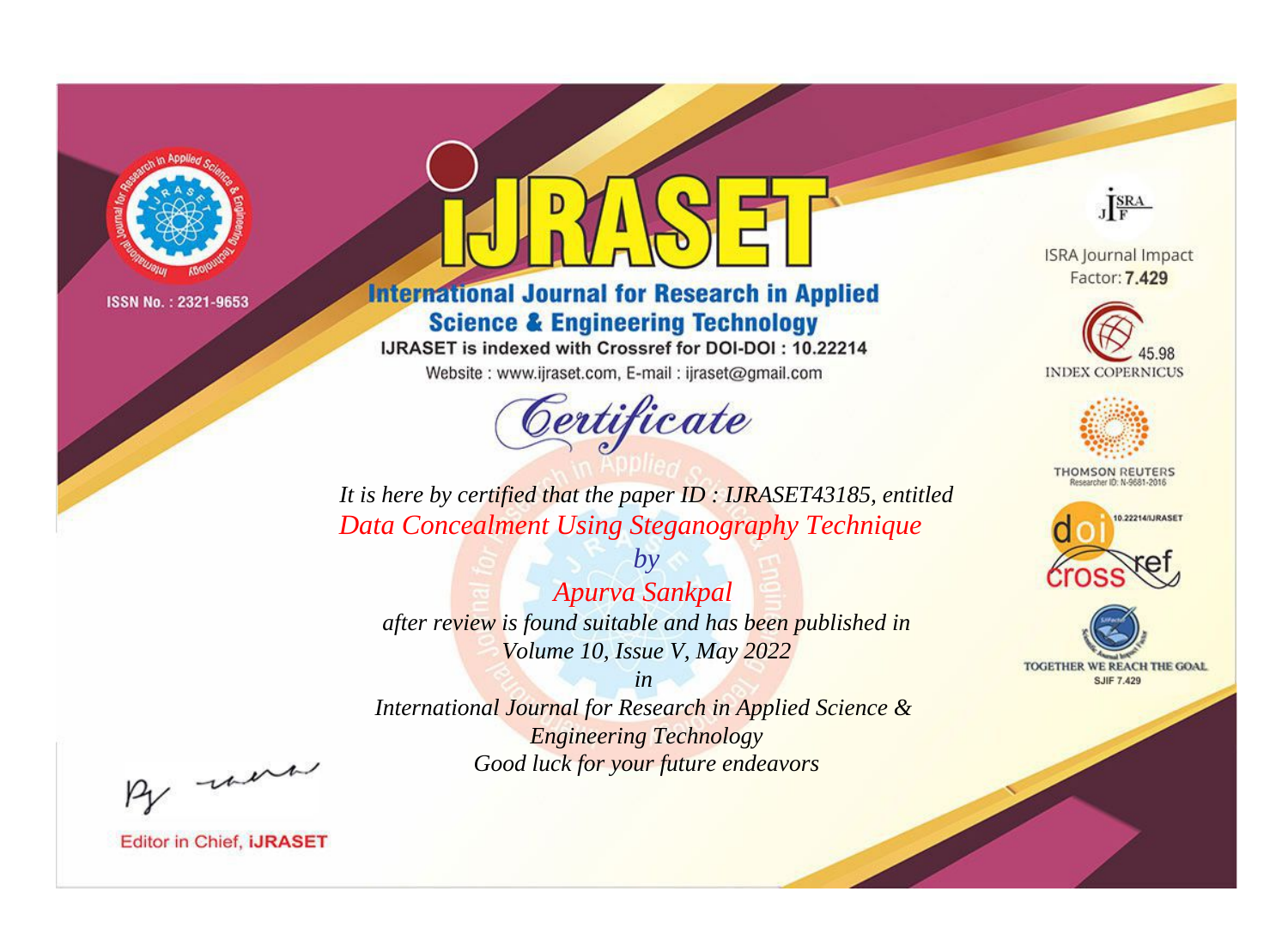

# **International Journal for Research in Applied Science & Engineering Technology**

IJRASET is indexed with Crossref for DOI-DOI: 10.22214

Website: www.ijraset.com, E-mail: ijraset@gmail.com



JERA

**ISRA Journal Impact** Factor: 7.429





**THOMSON REUTERS** 



TOGETHER WE REACH THE GOAL **SJIF 7.429** 

*It is here by certified that the paper ID : IJRASET43185, entitled Data Concealment Using Steganography Technique*

*by Adarsh Singh after review is found suitable and has been published in Volume 10, Issue V, May 2022*

*in* 

*International Journal for Research in Applied Science & Engineering Technology Good luck for your future endeavors*

By morn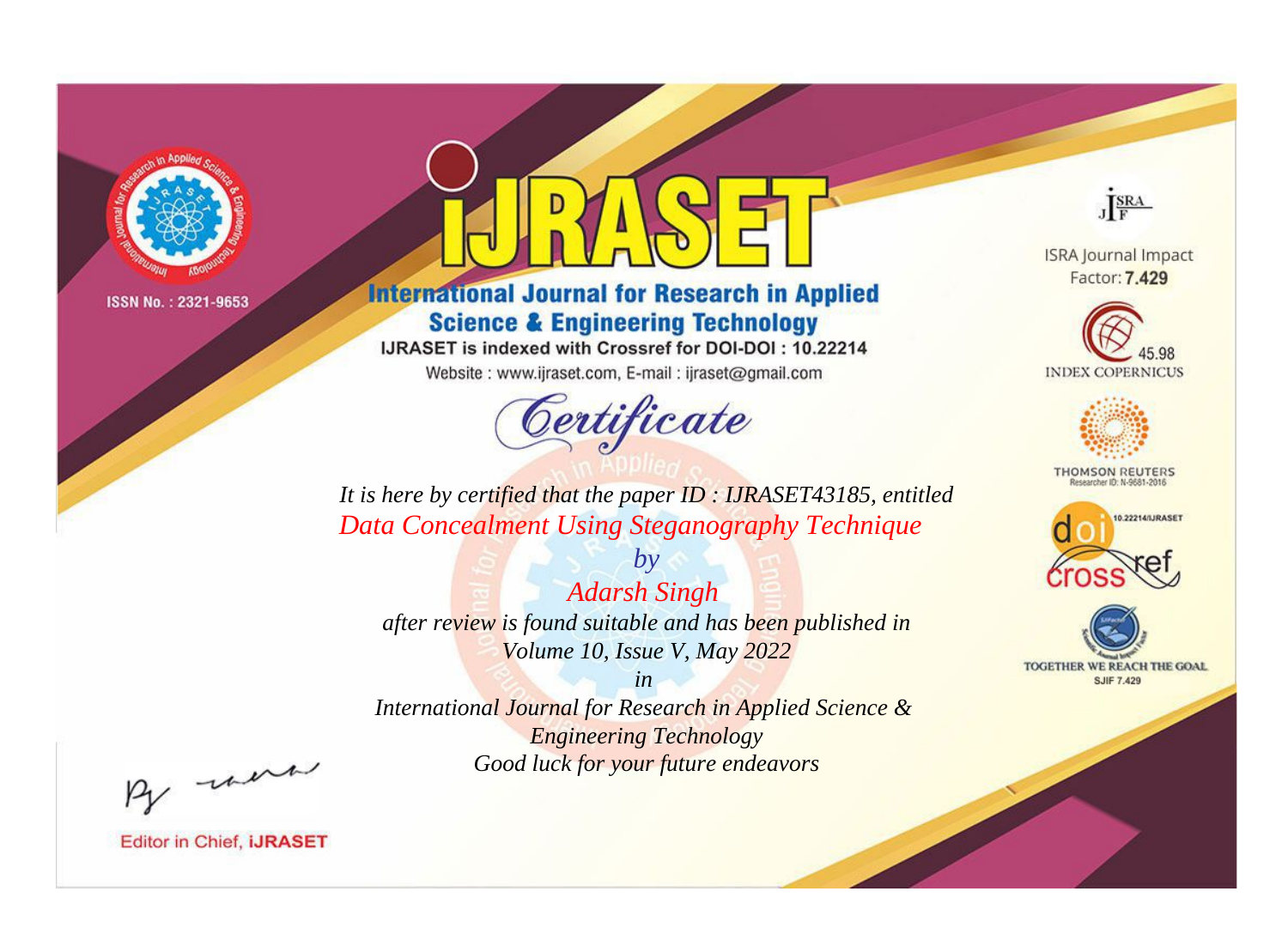

# **International Journal for Research in Applied Science & Engineering Technology**

IJRASET is indexed with Crossref for DOI-DOI: 10.22214

Website: www.ijraset.com, E-mail: ijraset@gmail.com



JERA

**ISRA Journal Impact** Factor: 7.429





**THOMSON REUTERS** 



TOGETHER WE REACH THE GOAL **SJIF 7.429** 

*It is here by certified that the paper ID : IJRASET43185, entitled Data Concealment Using Steganography Technique*

*by Sanket Takalkar after review is found suitable and has been published in Volume 10, Issue V, May 2022*

*in* 

*International Journal for Research in Applied Science & Engineering Technology Good luck for your future endeavors*

By morn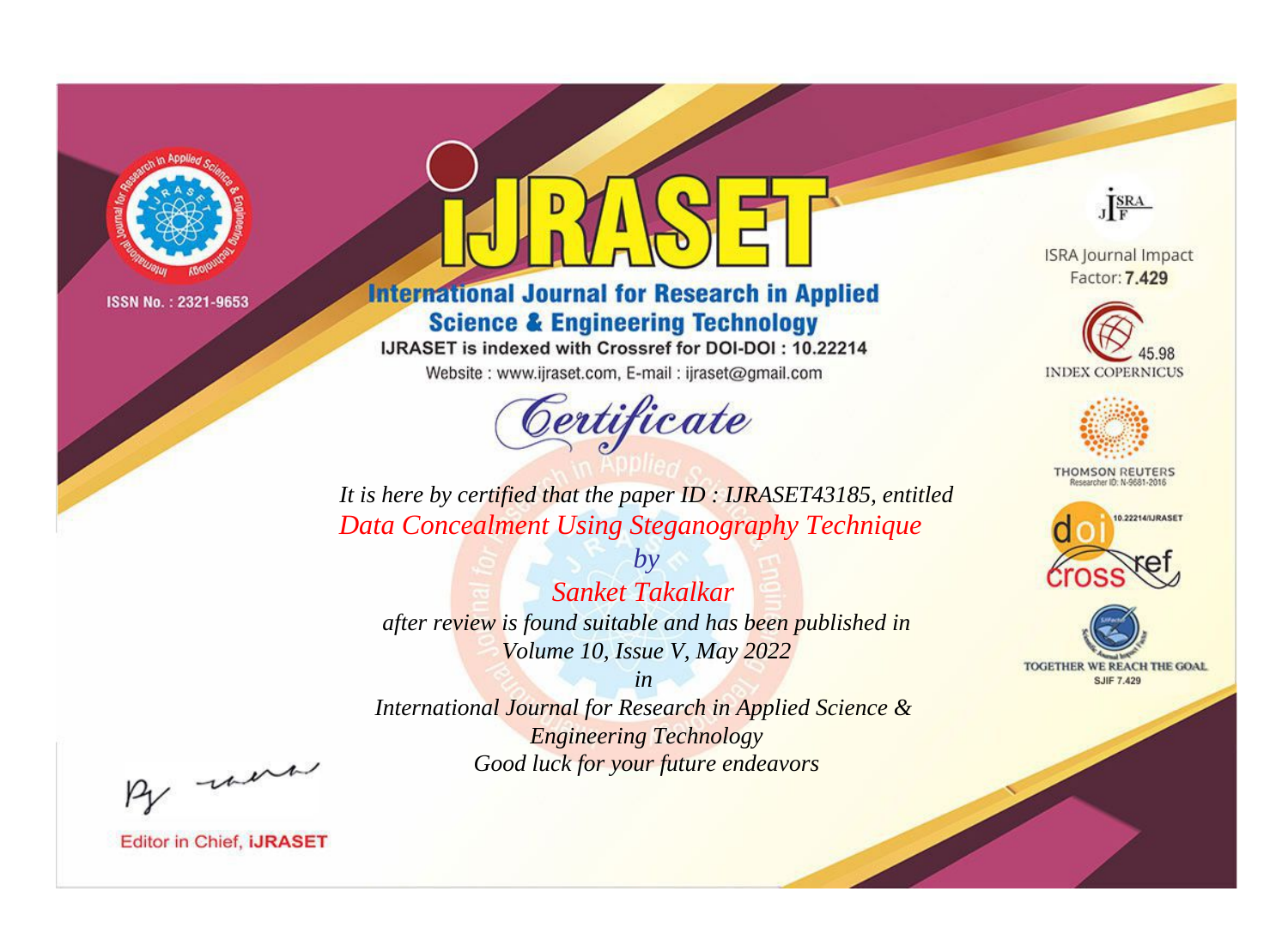

# **International Journal for Research in Applied Science & Engineering Technology**

IJRASET is indexed with Crossref for DOI-DOI: 10.22214

Website: www.ijraset.com, E-mail: ijraset@gmail.com



JERA

**ISRA Journal Impact** Factor: 7.429





**THOMSON REUTERS** 

![](_page_3_Picture_12.jpeg)

TOGETHER WE REACH THE GOAL **SJIF 7.429** 

*It is here by certified that the paper ID : IJRASET43185, entitled Data Concealment Using Steganography Technique*

*Shubham Varma after review is found suitable and has been published in Volume 10, Issue V, May 2022*

*by*

*in* 

*International Journal for Research in Applied Science & Engineering Technology Good luck for your future endeavors*

By morn